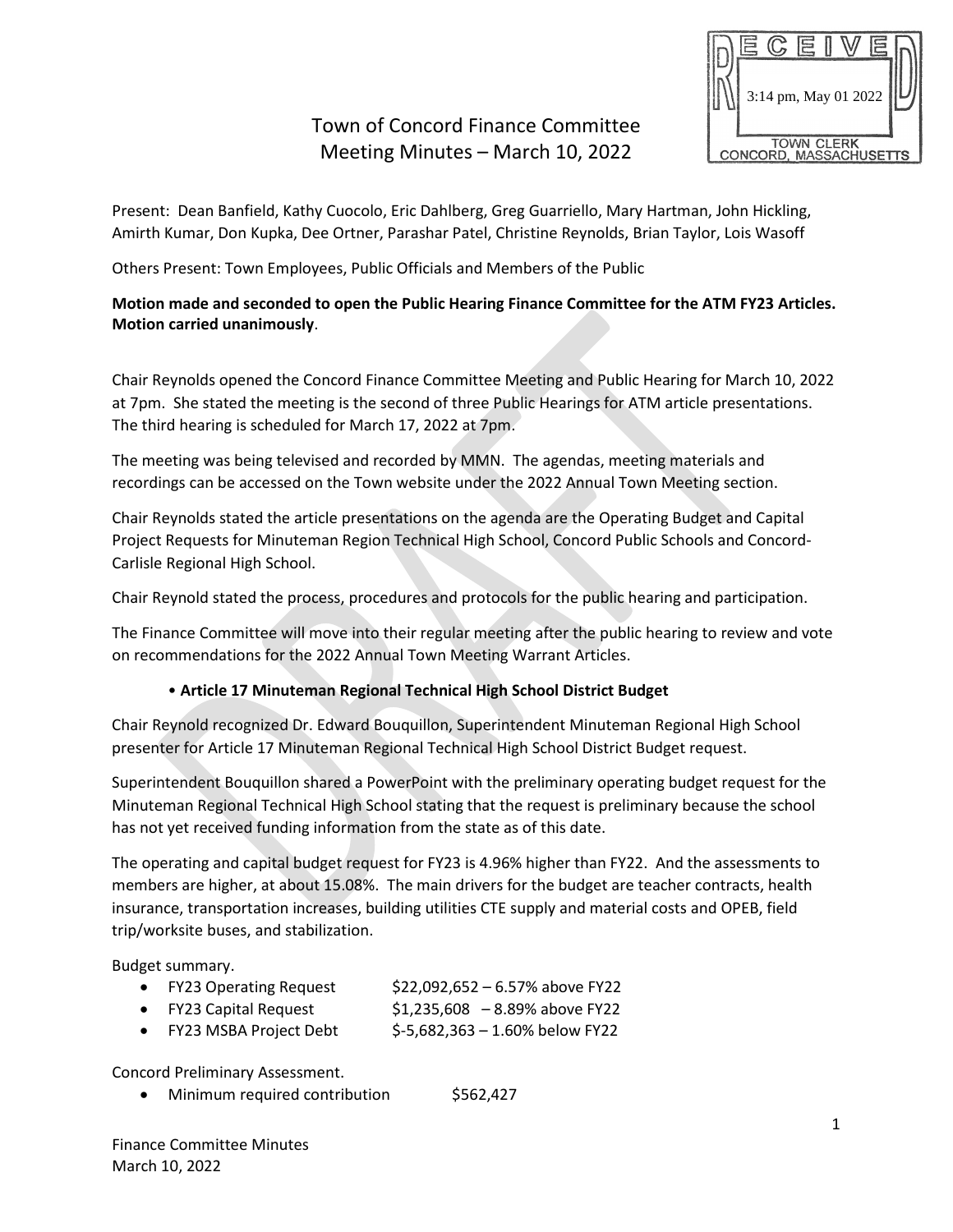- Transportation Assessment \$33,653
- Operating Assessment \$415,407
- Debt and Capital Assessment \$84,036
- Sub-Total  $$1,095.523$
- Building Project Debt Service \$413,021 (debt service excluded from Prop 2 1/2 limitation)

Total - \$1,508,544

The assessment includes enrollment information, staffing additions for FY23, and tech priorities and student credential costs.

Superintendent Bouquillon addressed the building enrollment design to accommodate 800 students by Fall 2023.

- Strategy #1 annually fund capital stabilization account – projected account balance as of July 1, 2022 is \$1,434,600.
- Strategy #2 leverage strategic partnerships and grants.

The OPEB estimated liability as of June 30, 2022 is \$26,124,691.

A study group determined the next 6 years of contributions to budget as

- FY23 \$725,000
- FY24 \$762,000
- FY26 \$1,155,000
- FY27 \$1,215,000
- FY28 \$1,275,000
- \$725,000 on FY23 with 5% increases each year

Plus \$300,000 in FY25 as ESCO lease is retired/off balance sheet

Questions and comments regarding Article 17.

*Chair Reynolds asked if there are any changes to the membership group? There are no membership changes this year. Chair Reynolds asked will the new students added to the welding and animal programs impact the assessment? No, but there will need to be the addition of a physical education teacher, special education teacher and science teacher. Chair Reynolds said 15% is a big bump in the Concord Assessment and asked is this the big bump year for Concord, with upcoming years leveling off. This is the bump year, and things will level out as the enrollment allocation is filled.*

*Ms. Ortner asked about the post-secondary education numbers from the school. Minuteman operates a post-secondary program. The State has been funding the CTI initiative (technical careers) very aggressively. Minuteman offers programs taught at night and Saturdays. All programs are currently full. Students are accepted from membership towns and non-membership towns. Minuteman could receive half million dollars to expand the Technical Institute. The interest is high in the offered programs including being used as a gap year for students. Ms. Ortner asked if information could be provided on what graduating students do such as number of students who go to 4-year colleges, into the labor*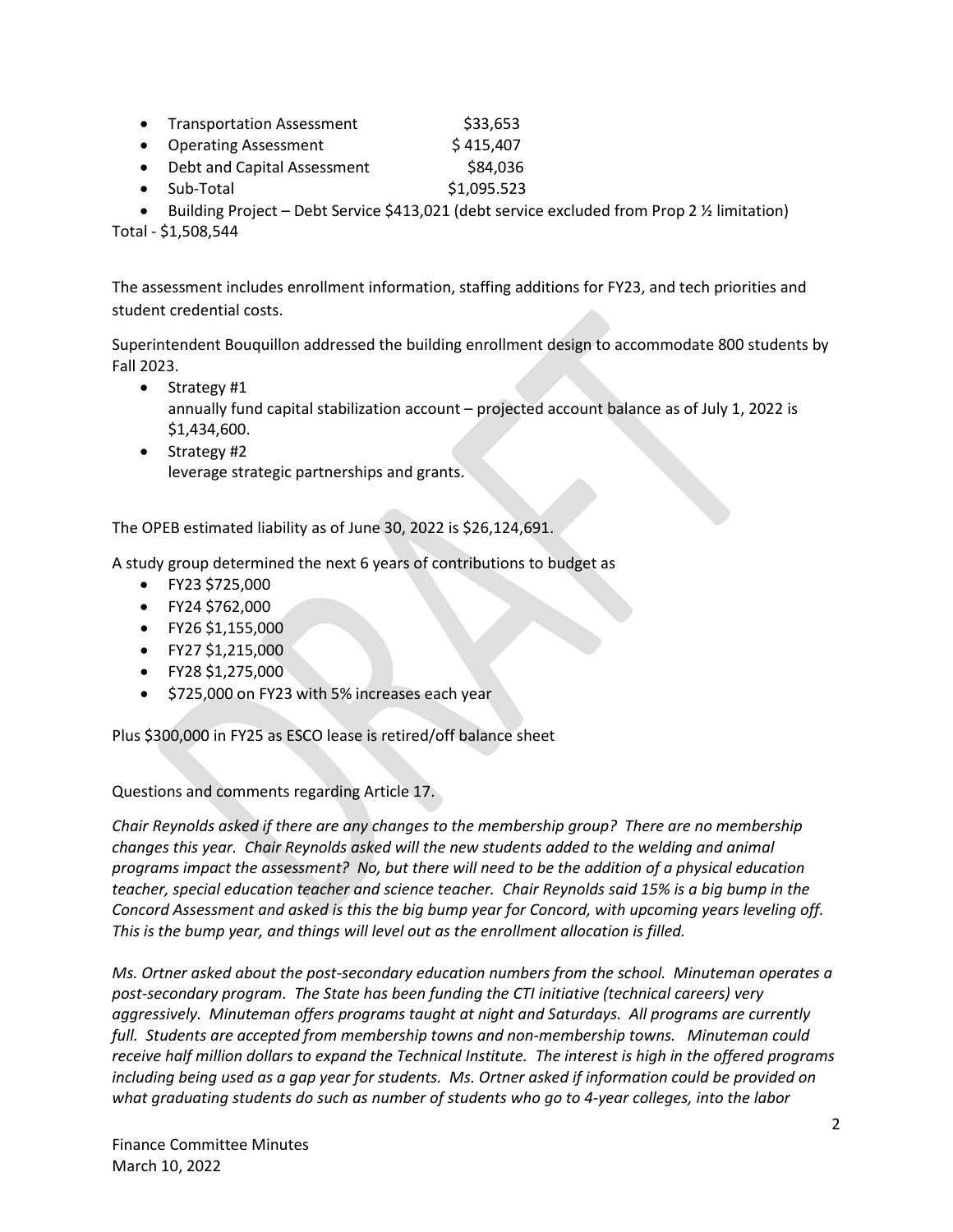*market etc.… About 55% of students go to 4-year college, 10% go to a 2-year college, 32 to 38% to the work force and 1 to 2% into the military. The school follows up with students one year post graduation and again after 3 years. The reporting of this data supports receiving federal funding.*

*Mr. Banfield asked for a statement about COVID funding/CARES funds received and how it was applied to the budget? The school received about \$650,000 to \$700,000 in total. The funding was used to offset the lost cafeteria money, fund parttime counselors, support remote learning for children of staff that were required to teach from the campus and other smaller off sets. Mr. Banfield stated the expansion plan has many buckets to fund the plan. One bucket is \$600,000 of unused authorized funds. He asked what is the governing rule to use unused authorized funds after a project is completed to be used in another project. He continued saying Concord is now building a school and it would not be his hope if the project comes in under budget that the unused authorized funds be used for another project. After reporting surplus funds to the MSBA, project management will indicate the desire to use unused funds to continue the project with components not in the original budget. The example of moving surplus funds to be used on the athletic fields after a school building is complete was cited. The approval to use the unused surplus funds would be approved/granted from the Building Committee, School Committee and MSBA via a motion to grant the request via a vote to use the funds. Mr. Banfield asked for insight regarding the student enrollment, inquiring if there is turnover or additions made to enrollment after the start of a school year? At least 95% of students who start as a freshmen finish and graduate from the school. There are times, although minimal, that transfers are enrolled; done only if there is room and before 10th grade. Students need to be enrolled by 10th in order to finish/meet the required courses/credits to graduate.* 

*Ms. Hartman asked to review the slide on the increase of operating expenses (6.57%). The slide indicates that teacher contracts and steps, along with utilities are the bulk of the increase in the operating budget.* 

*Mr. Taylor asked for confirmation of the number of Concord 8th students who plan to attend Minuteman in the next school year, and asked for an explanation on management of applications of interested students. There were 26 applications, 20 students have accepted. All Massachusetts Regional Technical High Schools were required to update their application/acceptance process. The School Committee managed the update and this is the first year that the new application process is being used. The application process gives a student a rating based on grades, attendance, discipline, recommendation and a personal interview. The first round of acceptance has been done, the school is moving into the second round and a third round may be done if there are open seats. The number of Concord students is based/determined by the agreement the Town makes with the school. There is a maximum enrollment.*

*Ms. Carmin Reiss, Town Moderator asked that when the Minuteman Regional High School budget is presented at Town Meeting that the slide regarding the per capita cost per Town have more explanation.*

#### **Article 18 Concord Public Schools Budget**

Chair Reynolds acknowledged Superintendent Dr. Laurie Hunter.

Dr. Hunter stated the schools are in good standing. Mr. Jared Stanton, Assistant Superintendent of Finance and Operations will be presenting the request for the Concord Public Schools Budget and the Concord Public Schools Capital Projects.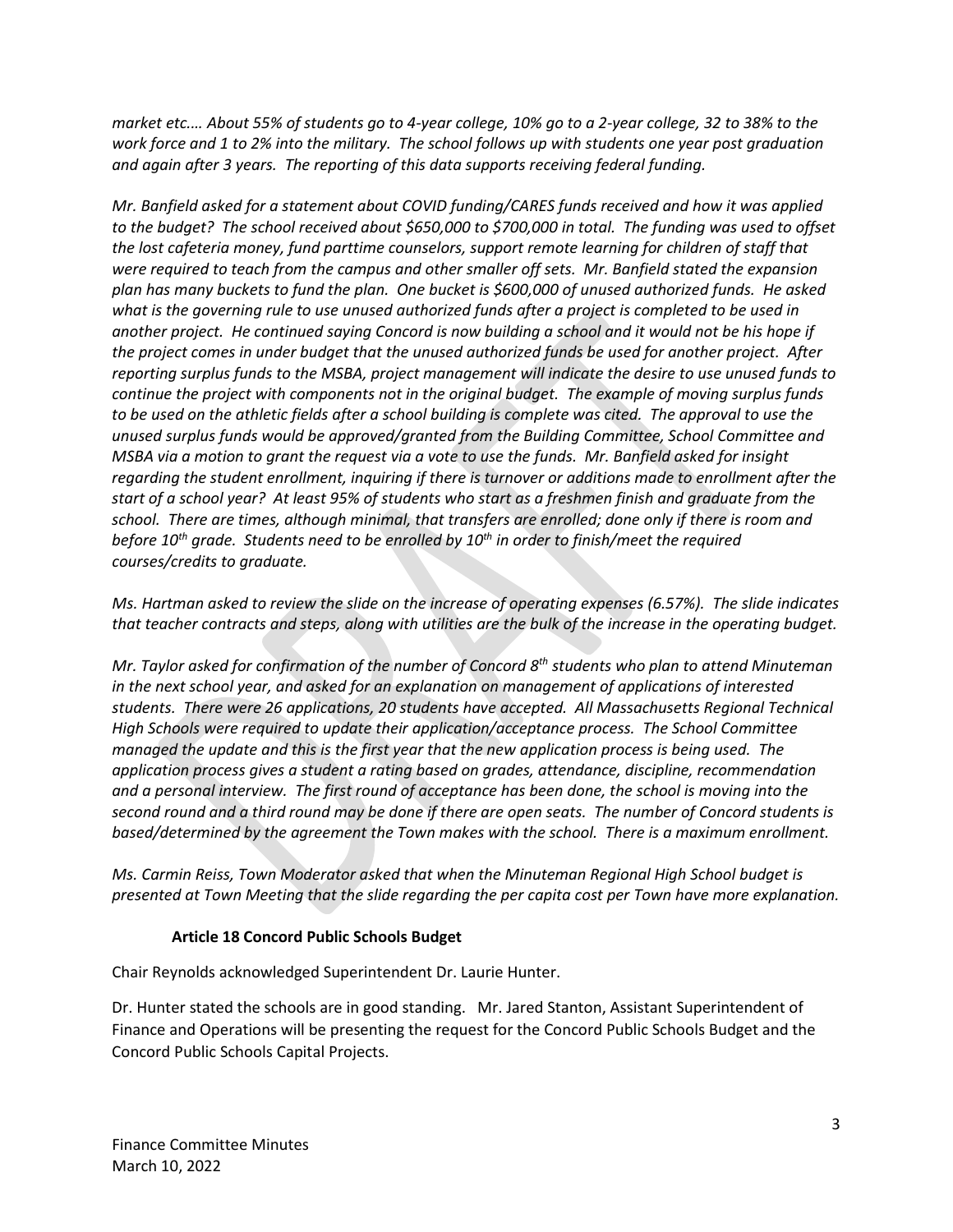Mr. Stanton join the meeting via ZOOM and began the PowerPoint presentations, starting with the Concord Public School Budget request Article 18.

The superintendent's recommended budget for FY23 is \$43,148,899. This amount is an increase of 3.45% over FY22. This is above the Finance Committee guideline by \$312,585.

The drivers for the recommended budget.

| Administration (office, IT staff)                         | \$1,670,295                                                      |
|-----------------------------------------------------------|------------------------------------------------------------------|
| Instructional Leadership (teachers, school supplies etc.) | \$34,009,410                                                     |
|                                                           | \$2,991,462                                                      |
| Maintenance (new contract with custodian)                 | \$3,447,479                                                      |
| Fixed Charges (retirement, sick leave buy back)           | \$337,355                                                        |
| <b>Community Services</b>                                 | \$106,948                                                        |
| Fixed Assets (new bus leases, 10-year plan)               | \$310,433                                                        |
| Programs with other Districts                             | \$275,517                                                        |
|                                                           | Other School Services (buses, nurses, special ed transportation) |

The School Department has identified FY23 Budget Drivers by expense

| Salary-Teachers                                                                                                                                                                                                                                                                        | \$1,326,853(5.8%)  |
|----------------------------------------------------------------------------------------------------------------------------------------------------------------------------------------------------------------------------------------------------------------------------------------|--------------------|
| Salary-Assistants/Tutors                                                                                                                                                                                                                                                               | \$321,158 (8.39%)  |
| Transportation                                                                                                                                                                                                                                                                         | \$125,196 (21.56%) |
| Case (\$110,299)                                                                                                                                                                                                                                                                       |                    |
| Special Ed Other (\$14,897)                                                                                                                                                                                                                                                            |                    |
| Salary-Non-Union                                                                                                                                                                                                                                                                       | \$60,896 (7.85%)   |
| Salary - Administration                                                                                                                                                                                                                                                                | \$103,043 (15.33%) |
| Salary-Custodial/Maintenance                                                                                                                                                                                                                                                           | \$459,281 (4.37%)  |
| Salary-Principals/Asst. Principals                                                                                                                                                                                                                                                     | \$52,962 (3.99%)   |
| <b>Contract Services</b>                                                                                                                                                                                                                                                               | \$53,248 (4.32%)   |
| Stipends-Teachers                                                                                                                                                                                                                                                                      | \$52,662 (60.05%)  |
| $\sim$ LD $\sim$ LO $\sim$ LO $\sim$ Lo $\sim$ Lo $\sim$ Lo $\sim$ Lo $\sim$ LO $\sim$ LO $\sim$ LO $\sim$ LO $\sim$ LO $\sim$ LO $\sim$ LO $\sim$ LO $\sim$ LO $\sim$ LO $\sim$ LO $\sim$ LO $\sim$ LO $\sim$ LO $\sim$ LO $\sim$ LO $\sim$ LO $\sim$ LO $\sim$ LO $\sim$ LO $\sim$ L |                    |

Total Drivers FY23 Budget Drivers \$2,150,750

The School Department has identified FY23 Budget Savings by expense

| $\bullet$ | <b>Special Education Tuitions</b> | $-5603,459$ ( $-68.65\%$ ) |  |
|-----------|-----------------------------------|----------------------------|--|
| $\bullet$ | <b>Special Ed Tuitions</b>        | $-5366,680$                |  |
| $\bullet$ | <b>IDEA Grant Offset</b>          | $-$67,000$                 |  |
|           | • Circuit Breaker Offset          | $-$169,779$                |  |
|           | Sick Leave/Early Retirement       | $-$142,780 (-36.19%)$      |  |
| $\bullet$ | <b>Curriculum Instruction</b>     | $-$110,243 (-36.26%)$      |  |
|           | $10.10 \times 10^{-1}$            |                            |  |

Total Cost Savings \$856,482

The FY23 budget request for FTE'S is \$35,625,489. The cafeteria workers are not included in the request because the staff is self-funded in non-COVID times.

There are grant and revolving account monies to offset salaries. The totals are METCO \$445,111, Special Education METCO Grant \$90,000, Title 1 Grant \$139,556 and Preschool Tuition Revolving Account \$140,000.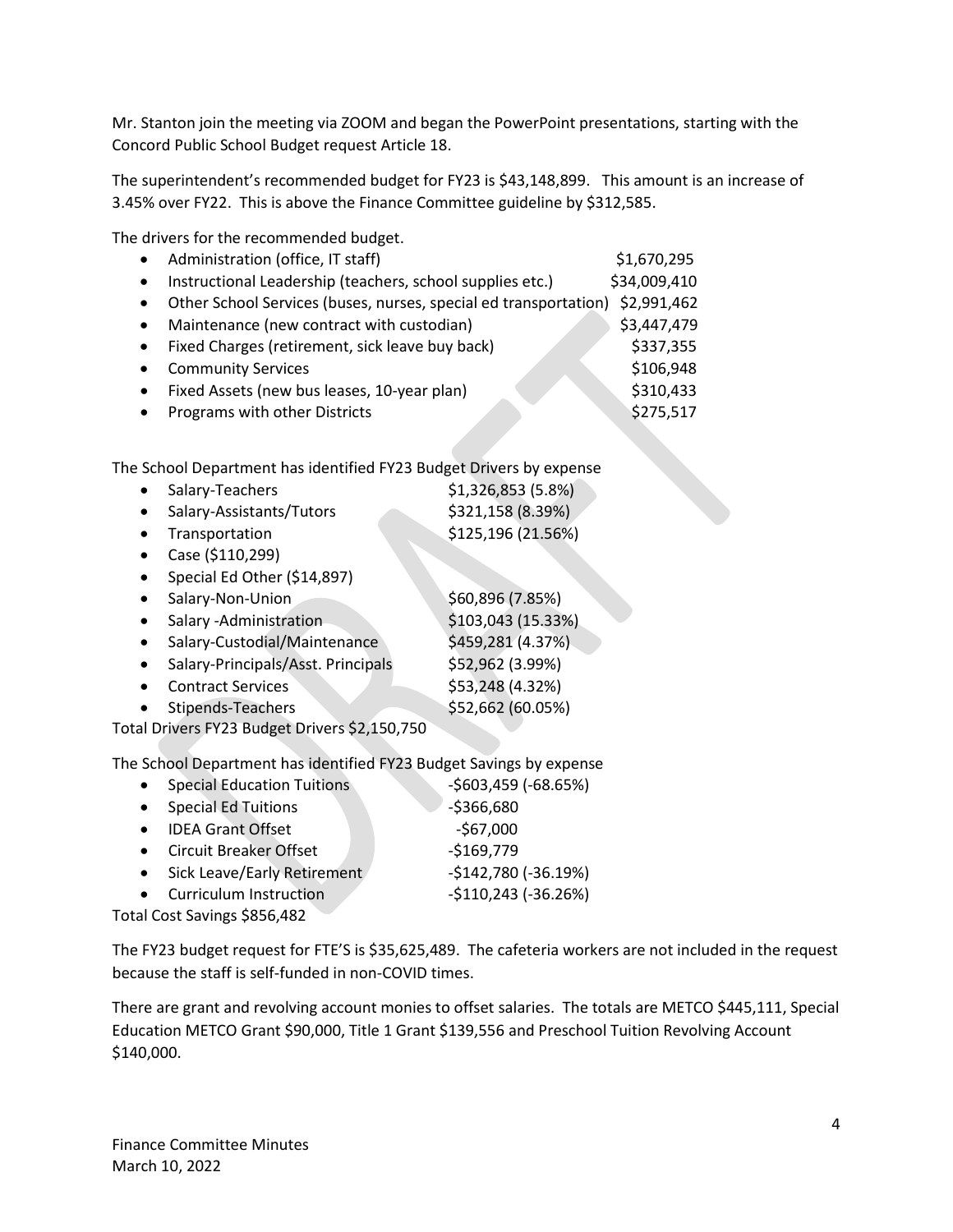The FY23 Special Education Tuitions Non-Public \$1,258,222 Collaborative \$249,295 Tuition Total \$1,507,517

**Offsets** 

| Circuit Breaker \$725,000 |             |
|---------------------------|-------------|
| <b>IDEA Grant</b>         | \$507,000   |
| Offsets Total             | \$1,232,000 |

There is a possibility that there may be FY22 monies from the circuit breaker to cover overages if needed. The number of out of district special education students is only 14 students, the special education department has done a good job keeping students in district which results in savings.

There are savings in hiring a new teacher for a retiring teacher.

The transportation FTE's drivers. Concord Routes, 19.37, METCO Routes, 3.68, Private Schools 3.68. Total 26.73.

The FY23 requested preschool budget is \$1,200,695 which is an increase of \$6,562 over the FY22 budget. Salaries being the driver of the increase. The FY23 District Wide elementary budget request is \$1,592,807 which is an increase of \$215,089. There is a reduction in the school nursing budget. The FY23 Alcott budget request is \$6,446,744 which is an increase of \$215,089 over the FY22 budget. The is a request for a new special education teacher at the Alcott School. The FY23 Thoreau budget request is \$7,230,452 which is an increase over the FY22 budget. It was noted the need for an additional kindergarten section because of enrollment projections. The FY23 Willard budget request is \$6,566,424 which is a decrease of \$48,410 from the FY22 budget. There are teachers that are moving from this location to the middle school accounting in part for the decrease. The FY23 Middle School budget request is \$8,328,539 which is an increase of \$636,806 over the FY22 budget. There are increases in the special education and other moving parts in foreign language instruction.

The District Wide budget request demonstrates the consolidation of expense lines/budgets throughout the schools. The FY23 District Wide budget request is \$8,444,571 which is an increase of \$153,196 over the FY22 budget.

Questions and comments regarding Article 18 Concord Public Schools Budget

*Chair Reynolds asked to confirm the amount of \$650,000 in circuit breaker funds and asked why does the Town has such a high balance in circuit breaker funds. The \$650,000 was carried over from FY21. The school department maintains this amount as a contingency/safety for tuitions that may need to be paid during the school year. Having the funds avoids the school having to make a request/have an article to cover new tuition. Chair Reynolds asked what can the funds be used for and is there a reason they are not used. The FY21 funds need to be spent first. But the FY22 funds can be carried over into FY23. The funds can be used for tuition. Mr. Stanton stated the Town should carry over as much as possible because three student tuitions could wipe out the funds. Chair Reynolds asked what is the amount of tuition. Tuition is 1.5 million, there will be some saving with students aging out and students returning to district. Chair Reynolds asked about the \$240,000 for food services and how the funds will be used?*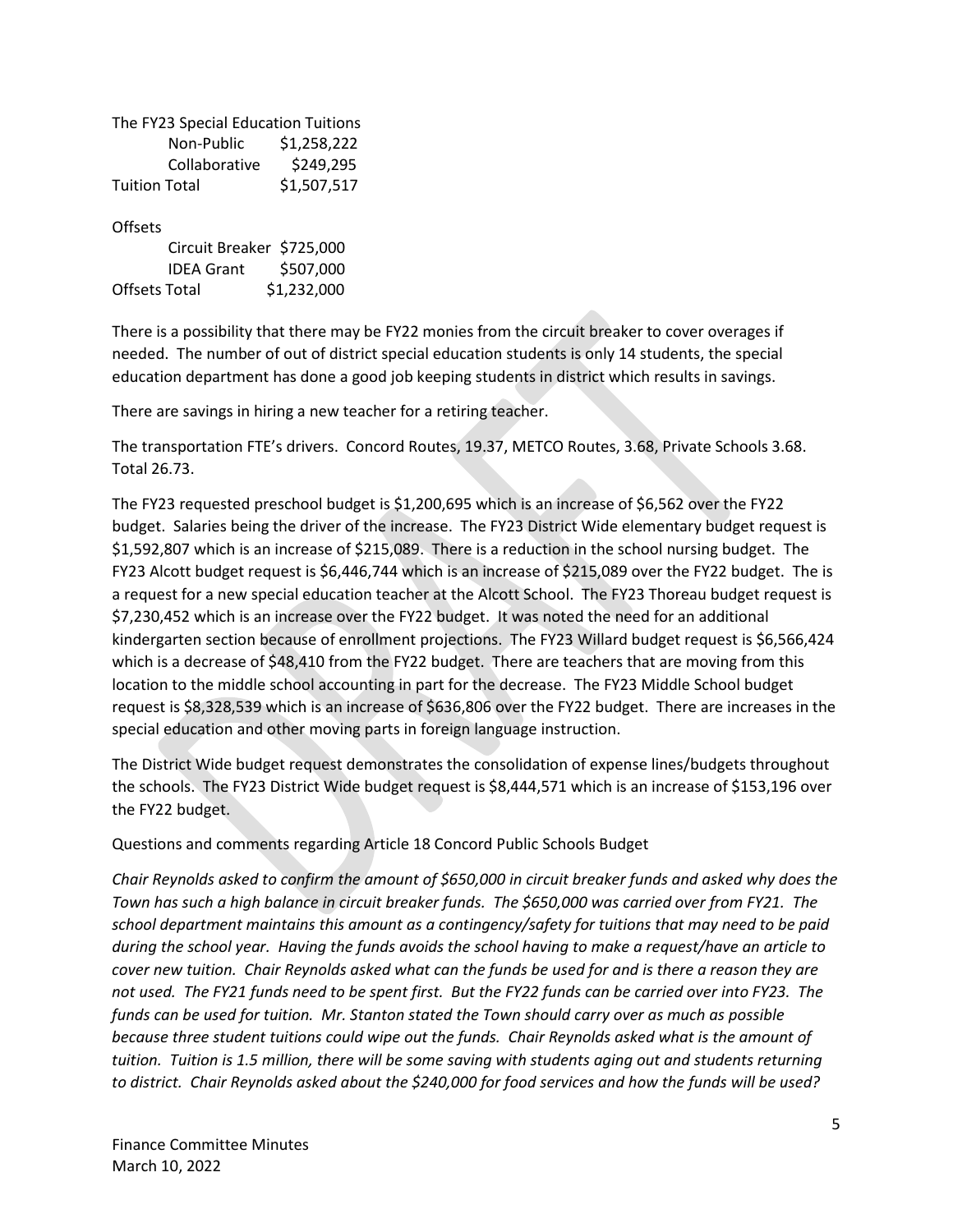*The Director of Food Services is using the funds for department expenses, and some salaries and other allowable uses. The funding is in support of COVID revenue lost. Chair Reynolds questioned the large amount of \$240,000? Mr. Stanton said he inherited the amount stating that in FY20 and FY21 expenses were charged to the general fund.*

*Ms. Hartman said the general guidelines of the Finance Committee is to keep property taxes at 3%. The Middle School will increase that 3% to 6% or 7%. The school department budget is half of the Town's overall budget, 77% being instructional contracts obligations at about 5%. She asked how do get 5% back to 3%? Superintendent Hunter stated the School Department has been working on ways to support spending less. The retirement plan worked very well resulting in savings. The special education costs continued to be a focus, working on keeping students in district for savings. This year's plan is to work on having the middle schoolers/8th remain in district. This has a financial impact this year, but will have savings in following years. The Zero-Base Budget process has had a successful impact in the budget process. The salaries, in Concord as in all other districts are about a 4% to 6% increase in the budget. The Town does have many teachers at the top of their pay; therefore, they are only receiving COLA increases. Ms. Ortner asked Mr. Stanton if there were any unanticipated drivers for this budget request? There were no surprises. Superintendent Hunter stated it was nice after two years of COVID having a budget process with fewer moving pieces and more predictability. Ms. Ortner asked there are any fears that would affect the budget? Supplies and material costs are not controllable, transportation costs and utilities/gas could likely have increases, inflation is the main concern. Ms. Ortner asked about electricity? Mr. Stanton said the usage data from the last two years is not reliable data as to what the Town should be looking at for usage. He said the school department looked at FY19, increased by 5% as a placeholder/ best estimate. FY24 will have FY23 data for a better understanding of electrical use.* 

*Mr. Kupka asked if the contract services consolidation process resulted in a decrease in the budget requests from the individual schools? The consolidation of services has been a three-year project. There should only be one line for each item, i.e., special education. There is a decrease to each individual school budget because of the consolidation. Mr. Kupka asked why the Alcott and Thoreau schools have increases and Willard has basically remained level? The increases at Alcott and Thoreau are due to staff needs because of required services and needs regarding special education. Mr. Kupka asked if there was an apples-to-apples information indicating the increases and decreases from FY22 to FY23? Mr. Stanton said the School Department Budget Book has been released. The appendix shows the actuals budgeted line by line for the fiscal year(s). The percent, along with the overall is available in the Budget Book. Previous years' budget books are also available online via the Town website.*

*Mr. Hickling asked if the net for the salaries and retirement costs was available? Mr. Stanton to get that number would be difficult. The early retirement savings is a projected number, but he thinks the actual number may even be higher than stated. It is difficult to know if someone would take the early retirement incentive. The savings is over time, there is a formula used taking in any factors.* 

*Mr. Hickling asked if the increase of salaries and decrease due to retirements related to one another, stating can the salary increases be lower because of the savings from retirements? Mr. Stanton said the retirement savings is incorporated in the salary budget driver.*

*Chair Reynolds stated the budget is large at \$43 million dollars, and asked how tight is the budget? Superintendent Hunter said there are some risks that have been factored into the budget. The school*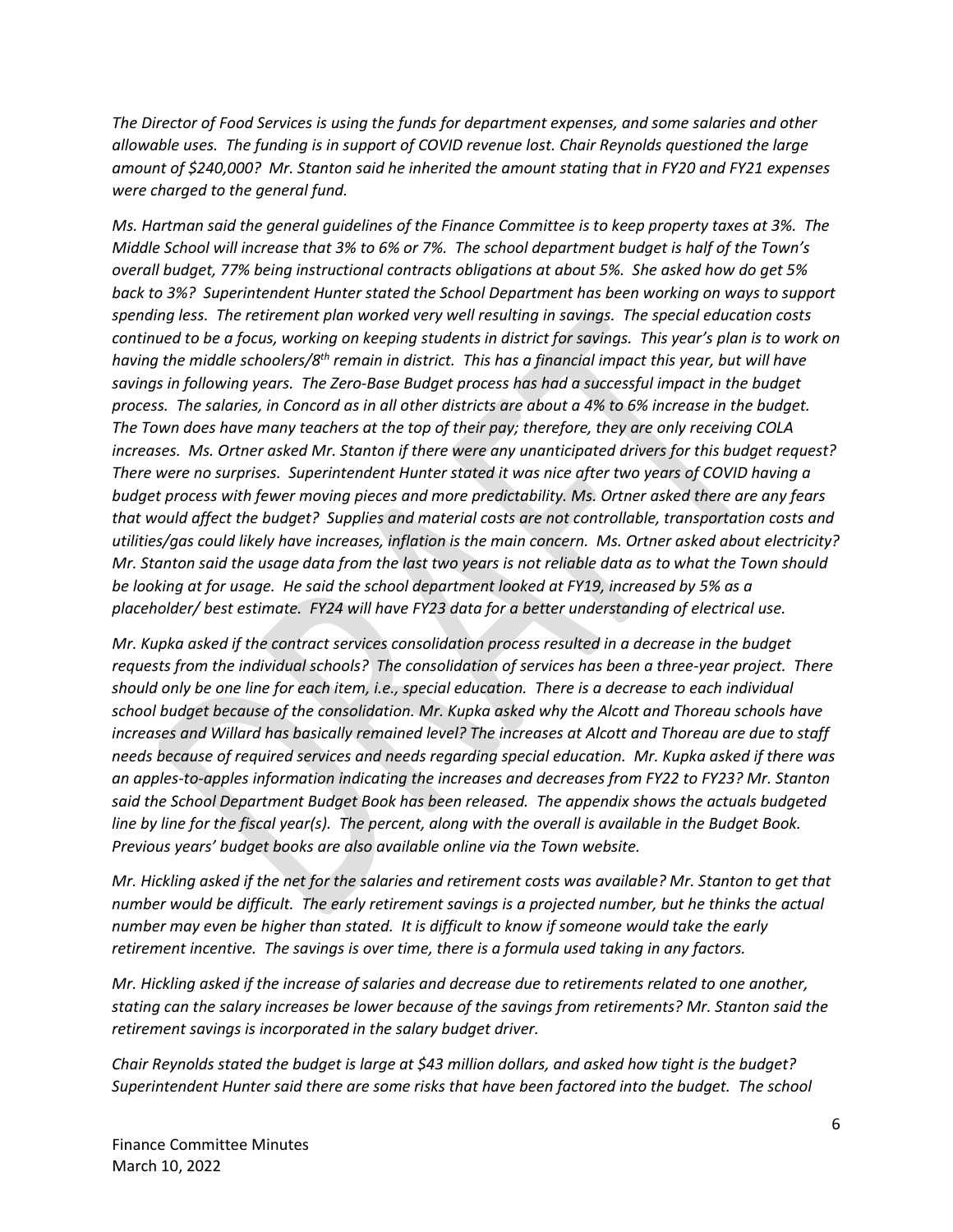*department has cut staff via enrollment declines. There are concerns regarding utilities. There have not been cuts in student services, but supplies and materials have been looked at – after COVID supply inventory was high because of non-use.*

*Mr. Johnston stated the average teacher salary appears to be about \$107,000, which he expressed may be higher than other communities but well deserved because of what teachers do. But he thought other salaries such as for preschool teachers, middle school admins and custodians appear to be high and asked if these salaries are comparable or above market. Superintendent Hunter stated the preschool program is specialized, dealing with special needs and additionally has a higher teacher to student ratio supporting the budget. Mr. Stanton added that the preschool program is also offset by the revolving account. The custodians' salaries are between \$62k and \$65k annually, plus overtime. The head custodians make a bit more, but the pay is competitive with the market and under union contract. The admin staff positions are competitive with the market and also under the secretarial union contract.* 

*Ms. Reiss, Town Moderator commented on the presentation size and possible changes for Town Meeting presentation. Superintendent Hunter stated the School Department will be happy to work Ms. Reiss for the best presentation for the ATM. Mr. Stanton stated the tonight's Finance Committee presentation is longer and very comprehensive, saying his practice has been to shorten and condense the presentation to about 6 slides for Town Meeting.*

#### • **Article 19 Concord Public Schools Capital Projects**

Mr. Stanton began the PowerPoint presentation for the Concord Public Schools Capital Project requests.

The total request is for \$900k and the capital budget is managed under the Town Manager's office.

The Projects include:

| Carpet and Tile Replacement at all Elementary Schools | \$55,000  |
|-------------------------------------------------------|-----------|
| Boiler and controls at Alcott                         | \$350,000 |
| Playground upgrades at Thoreau                        | \$55,000  |
| Floor Replacement at Ripley                           | \$140,000 |
| Paving/Sidewalk Replacements at Ripley                | \$200,000 |
| Middle School Contingency                             | \$100,000 |
|                                                       |           |

Questions and Comments for Article 19 Concord Public Schools Capital Projects.

*Mr. Banfield inquired if there was any thought into replacing the boiler at Alcott with equipment that addresses climate change and/or energy efficiency? Mr. Stanton said yes, but he did not have information on how it was addressed, but could get the information. The replacement boiler will be energy efficient resulting in savings.*

*Mr. Kupka asked if Middle School Contingency funds is actually a "Capital Project"? Adding spending money on work at the school building may not be wise because of the new build. Superintendent Hunter said the bare minimum is done at the Middle School, as the building will be coming off line.*

*Chair Reynolds asked why the funds were not requested as a maintenance and repair line item? The contingency funds are for repairs not yet identified, but meet the definition of a capital project because*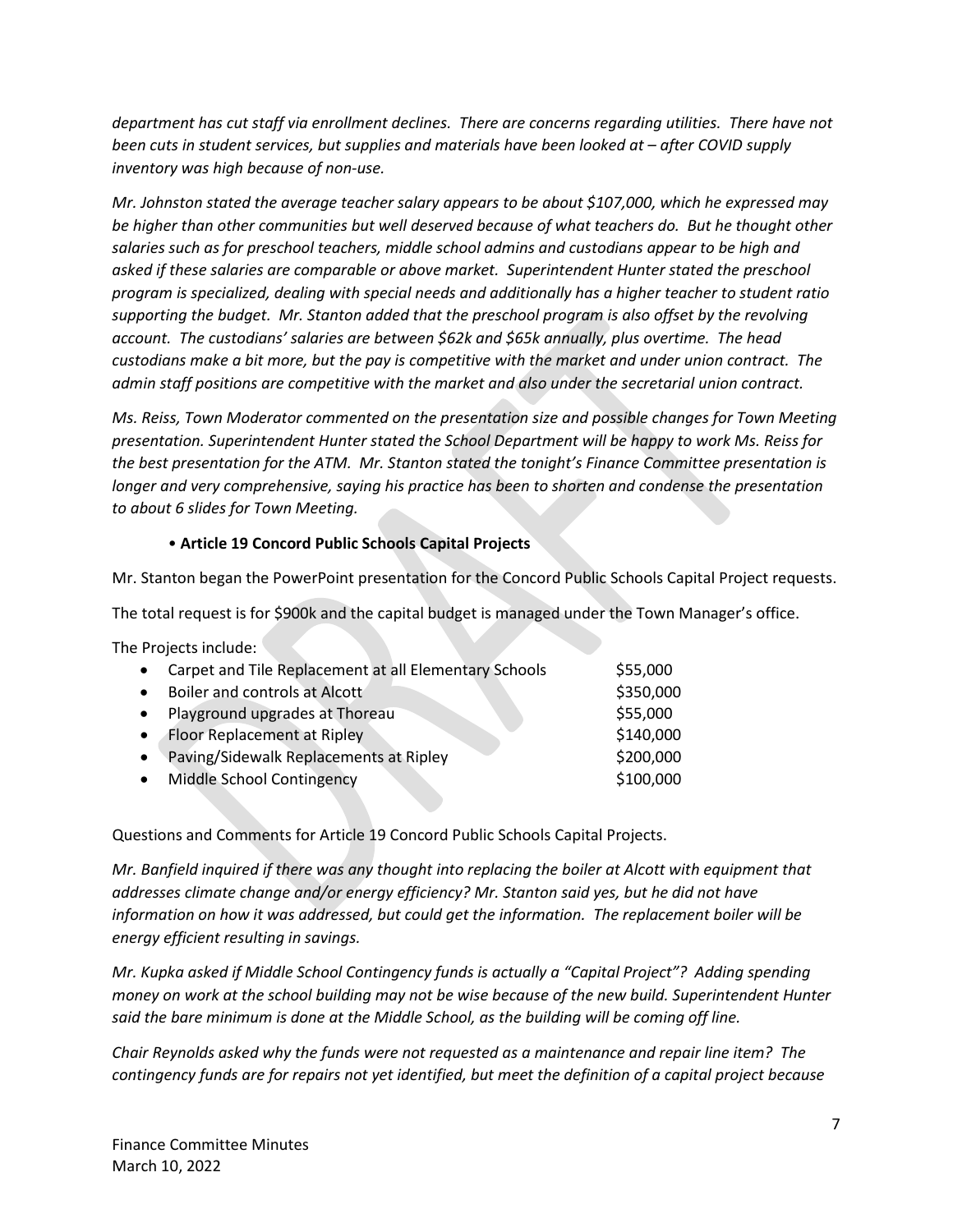*the funds will be used only if the repair/maintenance/replacement is \$25k to \$50 and is under the definition of life, health and safety maintenance and replacement.*

#### **Article 20 Appropriation to Stabilization Fund**

Ms. Reynolds moves that the Town vote to transfer \$1,000,000 from Overlay Surplus, and transfer \$500,000 from Free Cash, for a total transfer of \$1,500,000 to the Middle School stabilization fund.

Provided background information.

- September 2020, \$2 million in free cash was used to establish a Middle School Stabilization Fund
- November 2021, Board of Assessors declared \$1 million of overlay surplus
- February 2022, Town approved \$102,816,000 for Concord Middle School Project.

The Middle School build will double the debt service payments in 2022 to residents, with the median tax bill growing by \$1,000 for school projects.

The Finance Committee recommends a stabilization fund of \$5 million and requests the transfer of \$1 million of Overlay surplus and \$500,000 of free cash to the stabilization fund for a balance of \$3.5 million allowing a more gradual increase in taxes.

Questions and comments for Article 20.

*Ms. Reiss asked that the graphic/visual aid that she has seen be made available and added to the presentation for Town Meeting.*

## • **Article 21 Concord-Carlisle Regional High School Budget**

The recommended budget request for FY23 is \$36,541,181. This amount is an increase of 2.190% over FY22 budget.

The driving functions for the recommended budget. Administration  $\frac{1}{2}$  and  $\frac{1}{6}$  and  $\frac{1}{2}$  and  $\frac{1}{6}$  and  $\frac{1}{2}$  and  $\frac{1}{2}$  and  $\frac{1}{2}$  and  $\frac{1}{2}$  and  $\frac{1}{2}$  and  $\frac{1}{2}$  and  $\frac{1}{2}$  and  $\frac{1}{2}$  and  $\frac{1}{2}$  and  $\frac{1}{2}$  and  $\frac{1}{2}$  a

|                               | ---------    |
|-------------------------------|--------------|
| Instructional Leadership      | \$19.623.072 |
| <b>Other School Services</b>  | \$2,813,249  |
| Maintenance                   | \$2,025,783  |
| <b>Fixed Charges</b>          | \$3,850,817  |
| <b>Community Services</b>     | \$452,524    |
| <b>Fixed Assets</b>           | \$4,107,192  |
| Programs with other Districts | \$2,002,752  |
| Total budget request is       | \$36,541,181 |
|                               |              |

The High School has identified FY23 Budget Drivers by expense

| $\bullet$ | <b>Special Education Tuitions</b> | \$417,339 (27.20%)  |
|-----------|-----------------------------------|---------------------|
|           | <b>Salaries</b>                   | \$376,61800 (2.60%) |
| $\bullet$ | <b>Support Staff</b>              | \$80,737 (4.5%)     |
|           | Insurance                         | \$73,731 (3.48%)    |
|           | Salary - Administration           | \$69,395 (16.68%)   |
|           | Salary-Assistants/Tutors          | \$67,6800 (6.02%)   |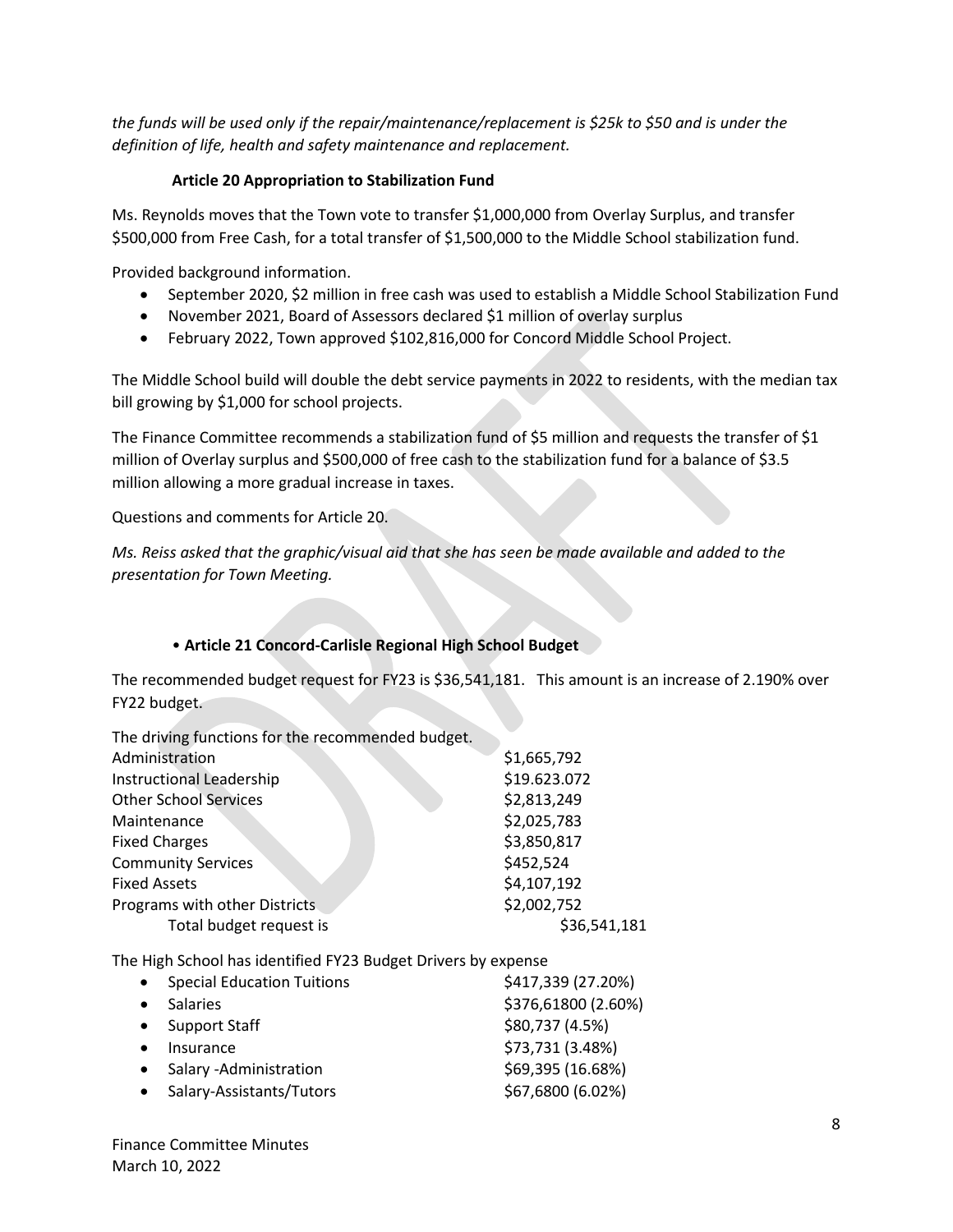| • Salary-Bus Drivers              | \$53,687, (13.56) |
|-----------------------------------|-------------------|
| • Vehicles                        | \$53,311 (14.06%) |
| <b>Total Expense Drivers FY23</b> | \$1,192,498       |

The High School has identified FY23 Budget Savings by expense

| • Contracted Transportation | $-237,819$ ( $-35.47%$ )  |
|-----------------------------|---------------------------|
| <b>Contracted Services</b>  | $-121,229$ ( $-12.77%$ )  |
| Leases                      | $-111,000$ ( $-91.36\%$ ) |
| Debt                        | $-84,720$ ( $-2.02\%$ )   |
| <b>Total Cost Savings</b>   | \$554,768                 |
|                             |                           |

The FY23 FTE's request is \$21,68,086, \$741,473 increase over FY22.

The grants and revolving accounts to offset salaries and expenses.

- METCO Grant Salaries \$381,297
- Campus Monitors \$50,000

The special education costs for FY23. FY23 Special Education Tuitions

Type

- Non-Public \$2,635,198
- Collaborative \$411,522

Total \$3,046,720

**Offsets** 

- Circuit Breaker -785,235
- IDEA Grant -310,000

Total -\$1,095,238

For FY23 36 students are predicted to be out of region.

The DOR has not yet certified E&D. The estimated E & D is \$1,775,769 (4.9%).

The possible retirements for the region side are a predicted a savings of \$135,198 in FY23. The employee benefits and funding can be found in the Budget Book available online via the Town website.

There are 22 buses used by the region, two new bus leases are under contract. Driver FTE's CCRSD routes 12.85 and MERCO routes 2.38 total 12.85.

The FY23 Health Insurance costs active employees \$1,473,750 and retired employees \$341,880.

The debt service of the high school continues to drop. The final payment will be made in 2028.

Mr. Stanton shared slides of a summary of the CARES Act/Esser funds showing the remaining balances and how funds have been spent and/or intended to be spent.

The Chapter 70 and other State funding came in higher than projected. The adjustments have been made to the budget.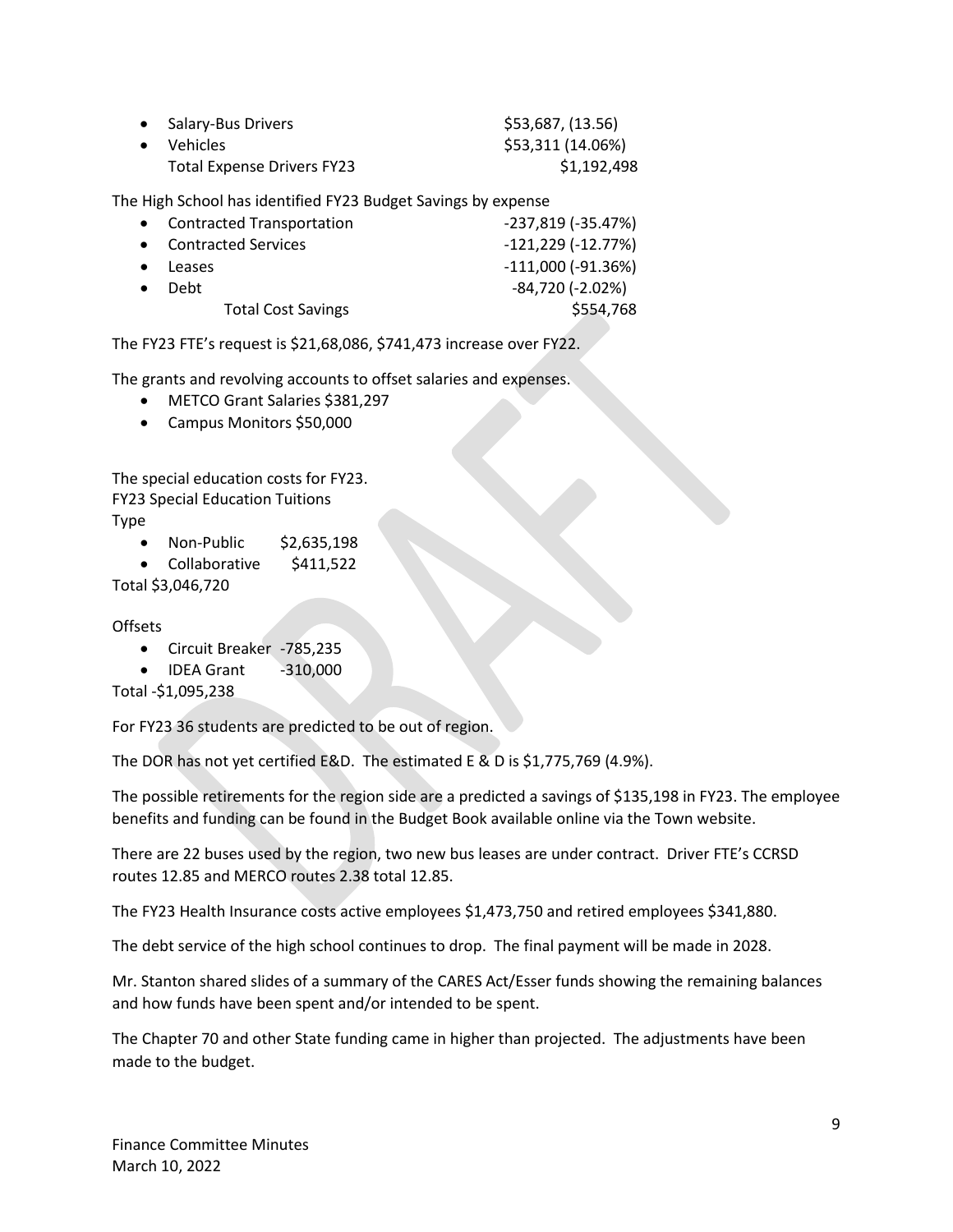The FY23 General Fund estimates

| Chapter 70 State Aid<br>$\bullet$                           | \$3,197,882 |
|-------------------------------------------------------------|-------------|
| <b>Chapter 71 Transportation Reimbursement</b><br>$\bullet$ | \$725,000   |
| <b>Excess and Deficiency</b><br>$\bullet$                   | \$300,000   |
| Interest<br>$\bullet$                                       | \$20,000    |
| Misc. Revenue<br>$\bullet$                                  | \$30,000    |
| Rental Income<br>$\bullet$                                  | \$20,000    |
| <b>Charter Reimbursement</b><br>$\bullet$                   | \$1,359     |
| Total \$4,294,24.                                           |             |

The FY23 Assessments use the number of students as of October 1. Concord has 77.41% of the students and Carlisle has 22.59% of the students.

The total budget is \$36,541.181 for Concord.

The assessment without debt in FY23 for Concord is \$21,782.979 an increase of 3.06%, Carlisle \$6,356,769 an increase of 2.53% with a total of \$28,139,748 with an increase of 2.94% over FY22.

The assessment with debt service for Concord is \$24,962,356 an increase of 2.40%, Carlisle \$7,284,584 an increase of 1.88% with a total of \$32,246,940 with an increase of 2.28% over FY22.

Questions and comments for Article 21 Concord-Carlisle Regional High School Budget

*Mr. Taylor asked for clarification on the "1000" functions expense driver that is an increase of 30%? The 1000 function is for special education tuition, and the amount is the tuition for three students.* 

*Ms. Ortner asked to review the assessment breakdown between Concord and Carlisle. The percent break out is 77.41% for Concord and 22.59% for Carlisle. The cost without debt service is within guidelines and the cost with debt service is not within guidelines.*

*Ms. Ortner asked if a 5-year projection on the assessment was available or could be done? The estimates have been. The information will be sent to the committee.*

*Ms. Ackermann asked to review slide 4 where a 2.60% increase was indicated and questioned why the CPS teacher salaries increase is higher than 5%? The union contracts were recently done. The CPS contract closed the difference between the CCHS and CPS teacher salaries* 

## • **Article 22 – Concord-Carlisle Regional High School FY23 Capital Projects**

Superintendent Hunter stated that as a point of order Carlisle Town Meeting will have also have to pass the capital request. The Carlisle Town Meeting is on April 23, 2022.

Article 22 is to authorize borrowing for repaving and lighting the access road. A field review conducted by the Town Engineer states that the pavement condition is "poor".

The estimated total cost is \$1,053,665. The stabilization account offset \$200,000 that was voted by the School Committee to use for the project, equaling \$853,665.00 for the work.

The lighting for the access road is estimated at a cost of \$223,100. This includes conduit, light foundation, light posts and lamp heads and wire installation*.*